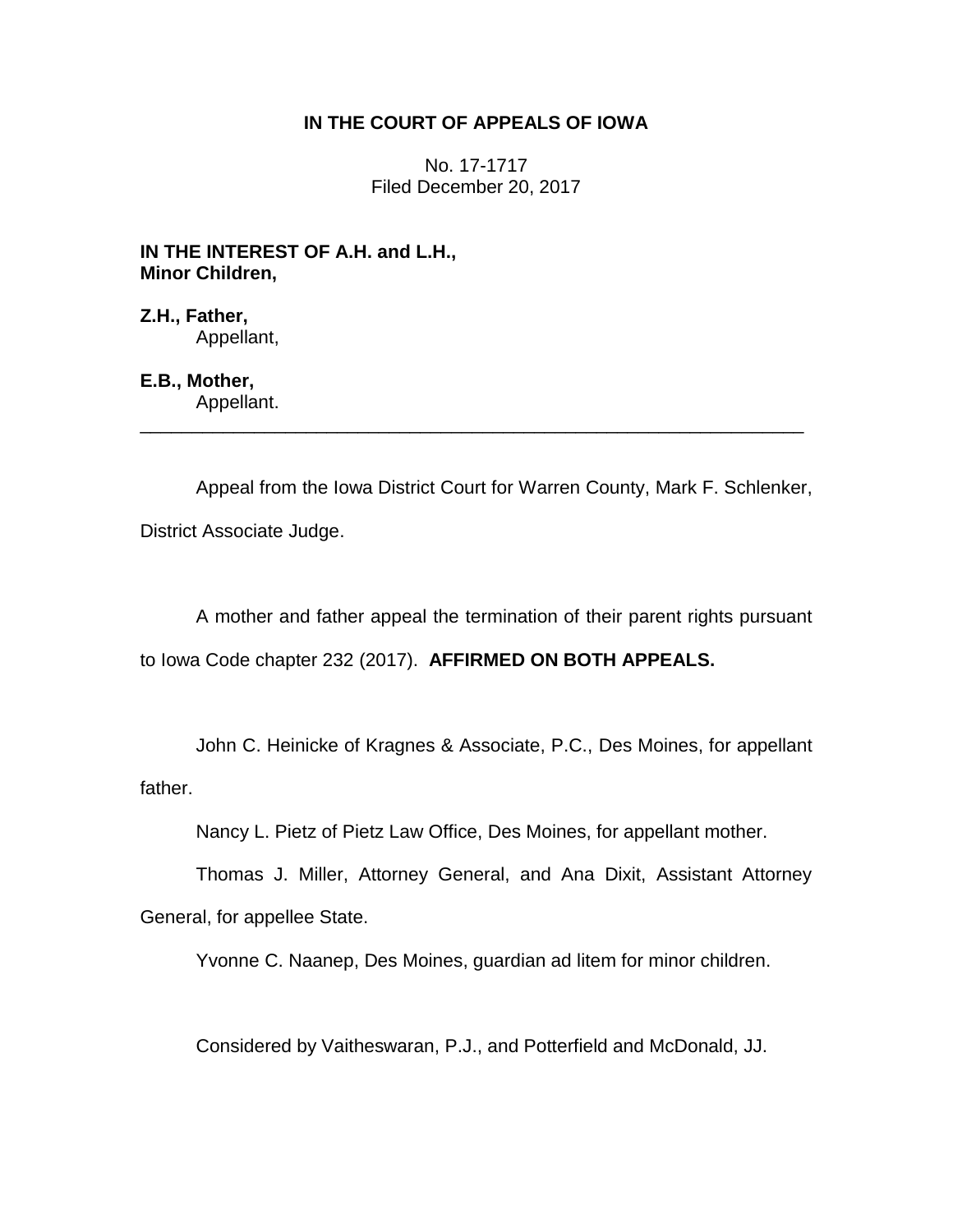## **MCDONALD, Judge.**

Elizabeth and Zachery appeal from the juvenile court's order terminating their rights in their children A.H. (born April 2015) and L.H. (born April 2016) pursuant to Iowa Code chapter 232 (2017). Our review is de novo. *See In re A.M.*, 843 N.W.2d 100, 110 (Iowa 2014); *In re P.L.*, 778 N.W.2d 33, 39 (Iowa 2010). The statutory framework authorizing the termination of parental rights is well established, and it need not be repeated in full herein. *See P.L.*, 778 N.W.2d at 39.

The parents challenge the sufficiency of the evidence establishing the grounds authorizing the termination of their parental rights. The juvenile court terminated the parent's respective rights pursuant to Iowa Code section 232.116(1)(h) and (*l*). Where, as here, "the juvenile court terminates parental rights on more than one statutory ground, we may affirm the juvenile court's order on any ground we find supported by the record." *In re A.B.*, 815 N.W.2d 764, 774 (Iowa 2012).

We address the sufficiency of the evidence supporting termination of the parent's respective rights pursuant to section 232.116(1)(h). Pursuant to this provision, as relevant here, the State was required to prove by clear and convincing evidence "that the child cannot be returned to the custody of the child's parents as provided in section 232.102 at the present time." Iowa Code § 232.116(1)(h)(4). A "child cannot be returned to the custody of the child's parent if the child would remain a child in need of assistance or would be exposed to harm amounting to a new child-in-need-of-assistance adjudication." *In re Z.R.*, No. 17- 1004, 2017 WL 4050989, at \*2 (Iowa Ct. App. Sept. 13, 2017). Stated differently,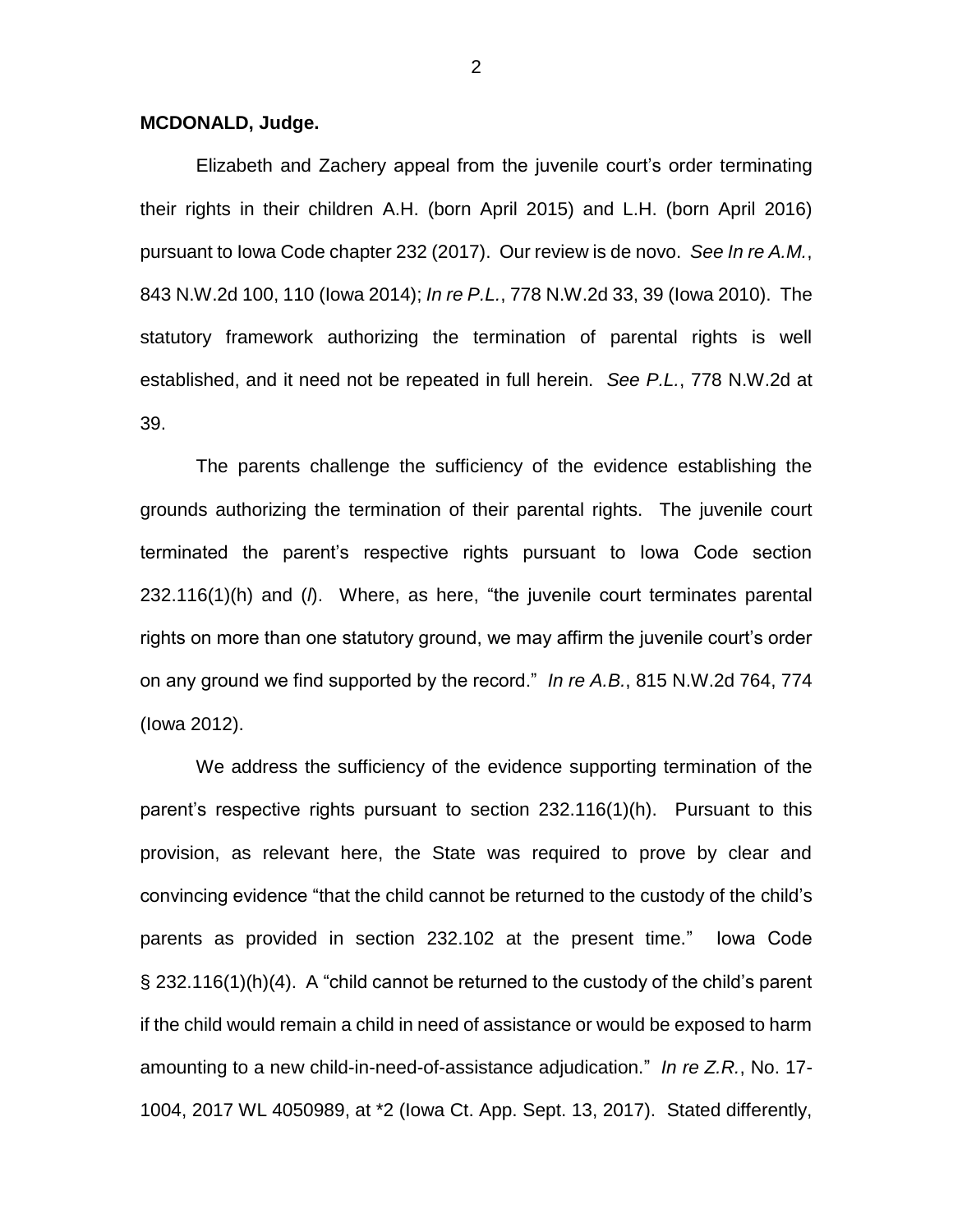"[w]e have interpreted this [ground] to require clear and convincing evidence the children would be exposed to an appreciable risk of adjudicatory harm if returned to the parent's custody *at the time of the termination hearing*." *In re E.H.*, No. 17- 0615, 2017 WL 2684420, at \*1 (Iowa Ct. App. June 21, 2017) (emphasis added).

There is clear and convincing evidence the children could not be returned to the parent's respective care at the time of the termination hearing. This family has had prior involvement with the Iowa Department of Human Services (IDHS). Several of Elizabeth's children, including one who is not at issue in this proceeding, tested positive for controlled substances at the time of birth. In the instant case, the family again came to the attention of IDHS when it was reported the family was residing in a home with no running water and sewage backup coming out of the drains, sinks, toilet, and washing machine. The department's investigation showed the family had lived in these deplorable conditions for twenty-eight days, the children were dirty, and the parents used drugs in the presence of Elizabeth's older children.

Despite the provision of services, neither Elizabeth nor Zachery addressed the critical issues giving rise to the removal of the children. Both Elizabeth and Zachery entered substance-abuse treatment, and both were unsuccessfully discharged for non-attendance. Both continued to test positive for marijuana. Elizabeth admitted use of methamphetamine, and Zachery continued to abuse alcohol. Neither of the parents addressed their unresolved mental-health needs. Both continued to engage in criminal behavior during the course of this proceeding. Each has been arrested several times during the life of this case. Most recently, they were arrested and charged with possession of drug paraphernalia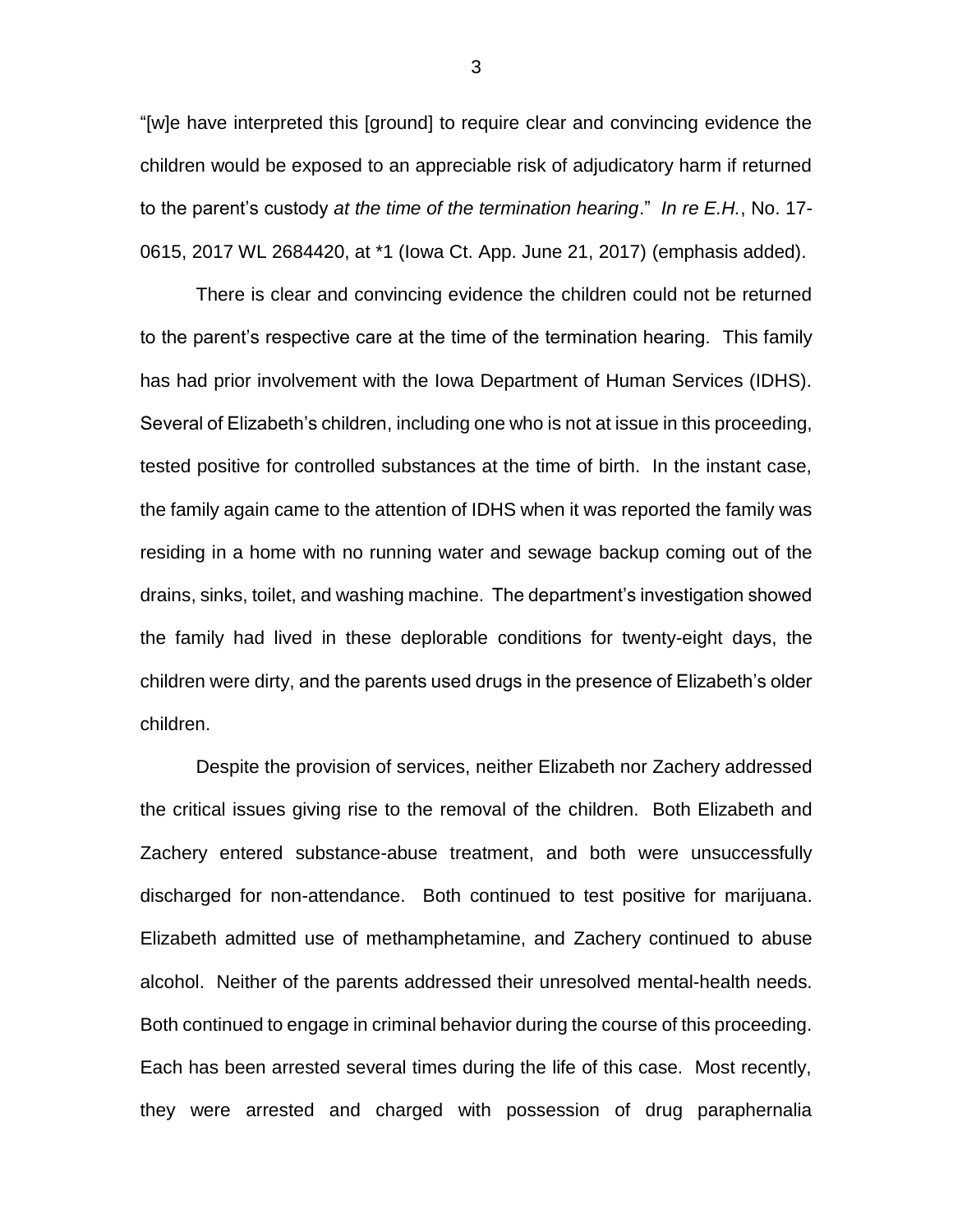immediately prior to the final termination hearing. There continues to be domestic violence in the relationship between the parents. Neither parent completed any treatment related to domestic violence. The case manager testified at the termination hearing, "[W]e're in the same position that we were in when the case started." At the time of the termination hearing, both parents confirmed they were not able to assume safe care of the children: Elizabeth testified she needed additional time, and Zachery was incarcerated. For these reasons, we find clear and convincing evidence supports this statutory ground authorizing the termination of parental rights.

Elizabeth challenges the department's efforts at facilitating reunification with the children. As part of its ultimate proof the child could not be returned to the home, the State must establish it made reasonable efforts to return the child to the child's home. *See* Iowa Code § 232.102(9) (providing department of human services must make "every reasonable effort to return the child to the child's home as quickly as possible consistent with the best interests of the child"). IDHS must "facilitate reunification while protecting the child from the harm responsible for the removal." *In re M.B.*, 553 N.W.2d 343, 345 (Iowa Ct. App. 1996). We conclude the argument is not preserved for appellate review. Elizabeth did not request different or additional services than those provided by IDHS or ordered by the juvenile court. *See In re C.H.*, 652 N.W.2d 144, 147 (Iowa 2002) ("If . . . a parent is not satisfied with [I]DHS' response to a request for other services, the parent must come to the court and present this challenge.").

Both parents also contend the juvenile court should have granted them additional time. Iowa Code section 232.104(2)(b) allows the juvenile court to defer

4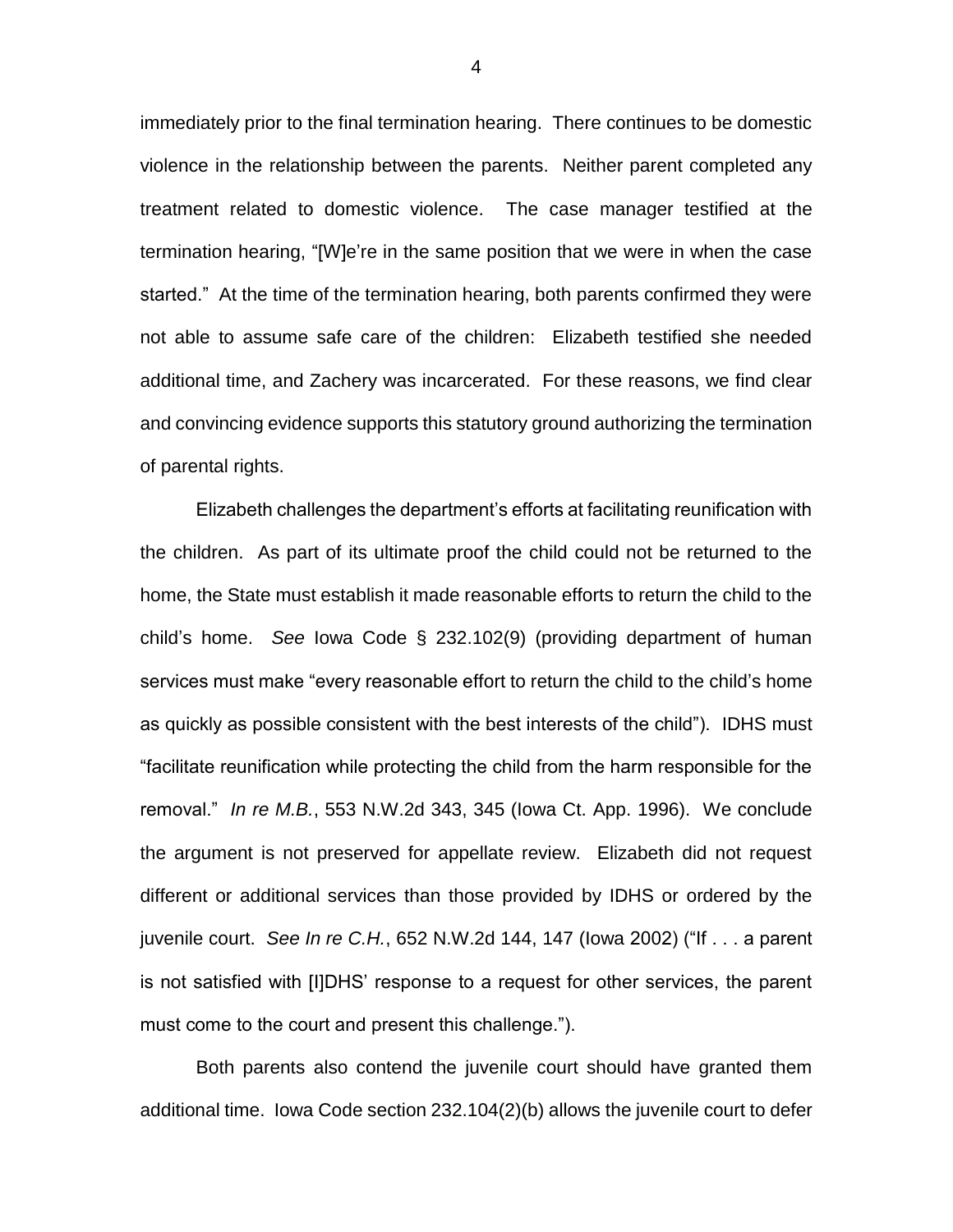permanency for six additional months; however, the juvenile court must articulate why the need for removal will no longer exist at the end of the six-month period. The parent's past performance is a highly reliable indicator of whether this opportunity will be effectively utilized. *See In re T.D.H.*, 344 N.W.2d 268, 271 (Iowa Ct. App. 1983). Here, the parents' past performance convinces us deferred permanency is not appropriate. Neither parent availed themselves of the services offered throughout the life of this case. Neither had completed substance-abuse treatment, mental-health treatment, or domestic-violence training. Neither demonstrated any commitment to learn responsible parenting and assume care of the children. Both parents were arrested and charged with new drug-related offenses immediately prior to the final termination hearing. What's past is prologue. "Children simply cannot wait for responsible parenting. Parenting . . . must be constant, responsible, and reliable." *In re L.L.*, 459 N.W.2d 489, 495 (Iowa 1990).

Elizabeth and Zachery both claim that the best interests of their children were not served by termination of their parental rights. In making this determination, we look to the past conduct of the parents to determine if the interests of the children are served by preservation of the parent-child relationship. *See A.B.*, 815 N.W.2d at 778. There is nothing in the record supporting the contention that preservation of the parent-child relationship here is in the best interests of the children. To the contrary, the children were found living in raw sewage in the care of violent drug users. The parents have not demonstrated any real desire—or at least desire sufficient to prompt change—to care and provide for the children. As a general rule, "'the needs of a child are promoted by termination

5